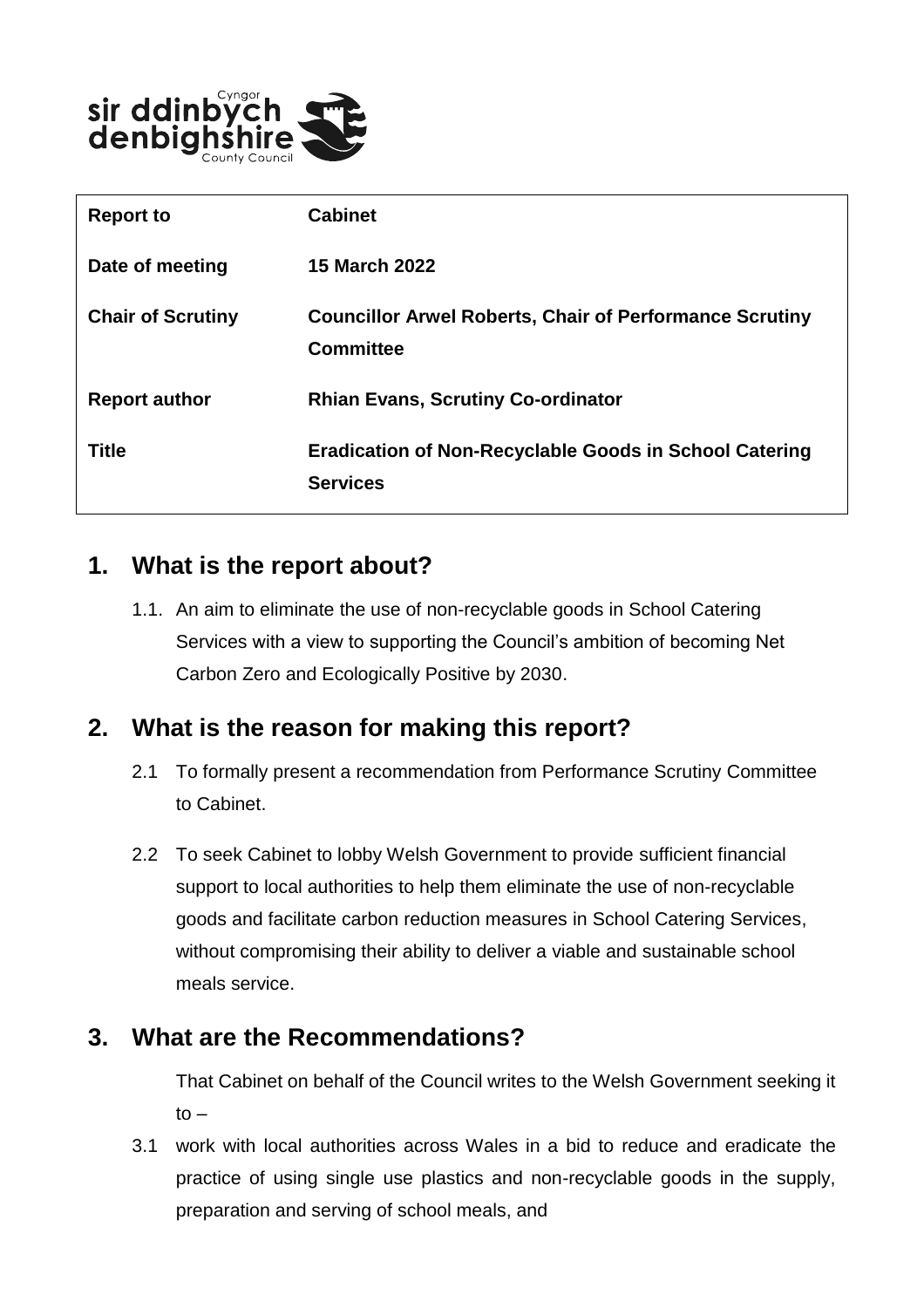3.2 provide sufficient financial resources to all local authorities to enable them to realise the above objectives and facilitate carbon reduction measures within their School Catering Services whilst securing the delivery of a sustainable school meals service.

#### **4. Report details**

#### **Background**

- 4.1 County Council in July 2018 in response to a Notice of Motion resolved to support the principle that the Authority reduced its use of plastics. With a view to progressing this objective a members Task and Finish Group was established. That Task and Finish Group reported its findings to Performance Scrutiny Committee, who in turn presented its recommendations to County Council in January 2020.
- 4.2 County Council on 28 January 2020 approved the Task and Finish Group's recommendations for reducing the use of plastics in Council offices. It also supported the Task and Finish Group's request to continue its work for a further 12 months with a view to developing proposals for further actions to reduce the Council's use of plastic in the areas of school catering and procurement.
- 4.3 Within weeks of the above decision being taken the COVID-19 pandemic struck and schools were closed for an extended period of time for the majority of pupils. During the lockdown periods and upon re-opening the Schools Catering Service was required to put in place additional food safety measures in order to minimise the risk of infection when serving food to the county's pupils. Unfortunately, this could only be achieved by using single-use plastic containers etc. It soon became clear that the Task and Finish Group could not deliver the second phase of its work within the timescale it had been given. Performance Scrutiny Committee in December 2020 and subsequently County Council on 23 February 2021 agreed that:

"…*any future work on the avoidance and reduction of plastics in Denbighshire County Council… be co-ordinated under the proposed Climate and Ecological Change Strategy…"*

#### Current position

4.4 With schools now having resumed some semblance of normality the Climate and Ecological Change Working Group requested Scrutiny to examine whether the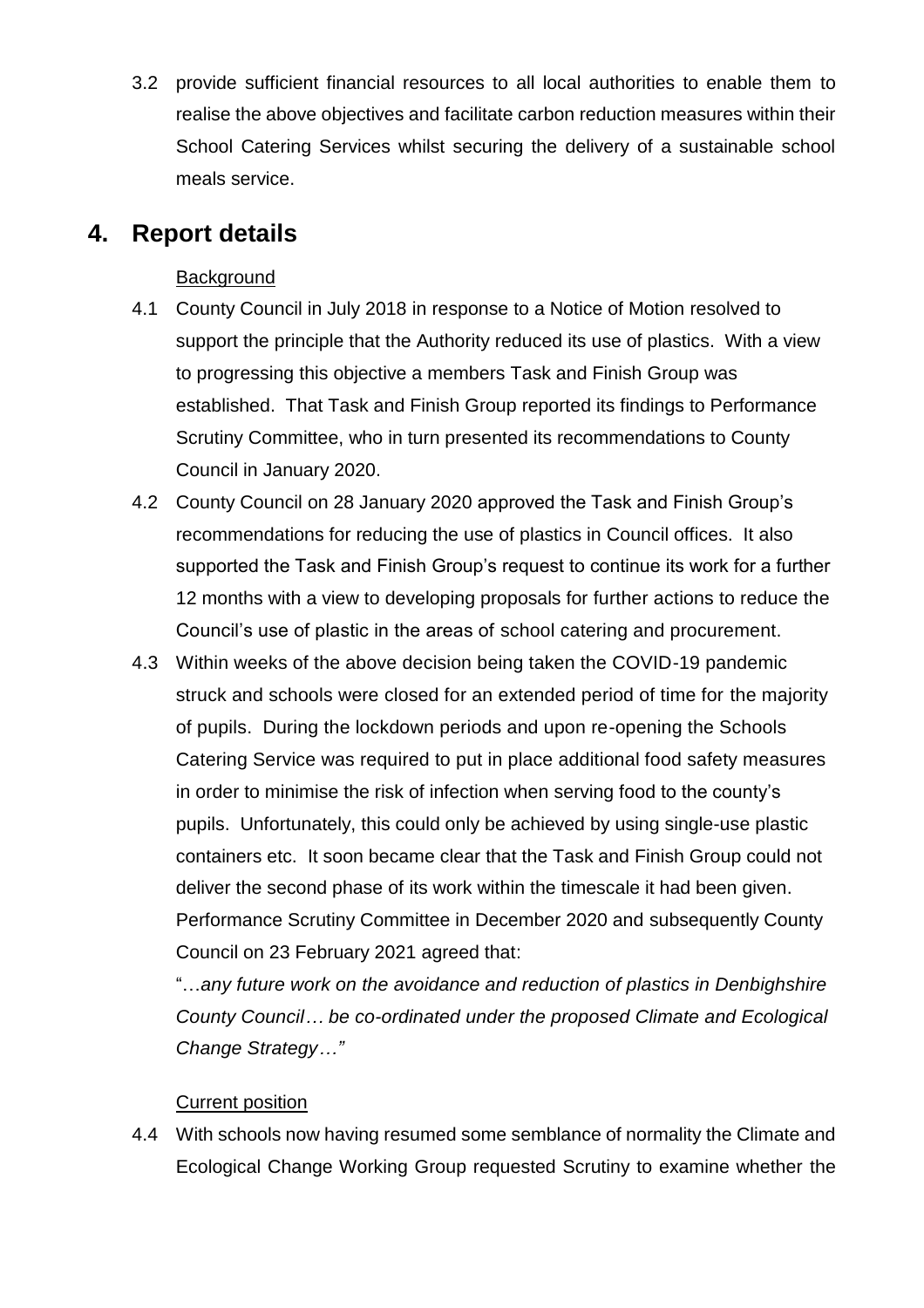Council's School Catering Service was making progress on lowering its carbon footprint and reducing its usage and dependency on single use plastics.

- 4.5 Consequently, Performance Scrutiny Committee at its meeting on 27 January 2022 considered a report on 'Reduction of single use plastics and carbon reduction in the School Meals Service'. A copy of that report is attached at Appendix 1 for information.
- 4.6 Representatives from Ysgol Dinas Bran, Llangollen requested to address the Committee during the above meeting and ask questions on this topic. Ysgol Dinas Bran has taken a keen interest in climate change and environmental matters over a number of years and has itself introduced a number of innovative measures to try and combat the effects of climate change.
- 4.7 The school's representatives constructively contributed towards the discussion and members' valued their input and passion for the subject under discussion. Attached at Appendix 2 is the draft minute of the discussion. From reading the draft minutes or viewing the [webcast](https://denbighshire.public-i.tv/core/portal/webcast_interactive/639930/start_time/4591000) of the proceedings the depth of feeling and passion for the subject is evident, as is the need for urgent action to address the matter.
- 4.8 During the course of the discussion Scrutiny Committee members recognised the challenges faced in terms of balancing the needs of the School Catering Service and school meal provision against climate and ecological priorities, not least the financial implications and necessary behaviour changes to meet those ambitions. The pilot undertaken at Ysgol Glan Clwyd (see paragraphs 4.3 to 4.7 of Appendix 1) clearly illustrates these challenges.
- 4.9 Having regard to the additional pressures the new requirement to offer a free school meal to all primary school pupils from September 2023 onwards will have on all local authorities, along with the national and global commitment given to addressing climate change, the Committee felt that the Council should lobby the Welsh Government seeking it to work with local authorities across Wales to address these matters and provide the necessary funding to effect a step change, particularly given the financial challenges already facing local government and pressures across schools and other service areas. Hence the presentation of this report to Cabinet.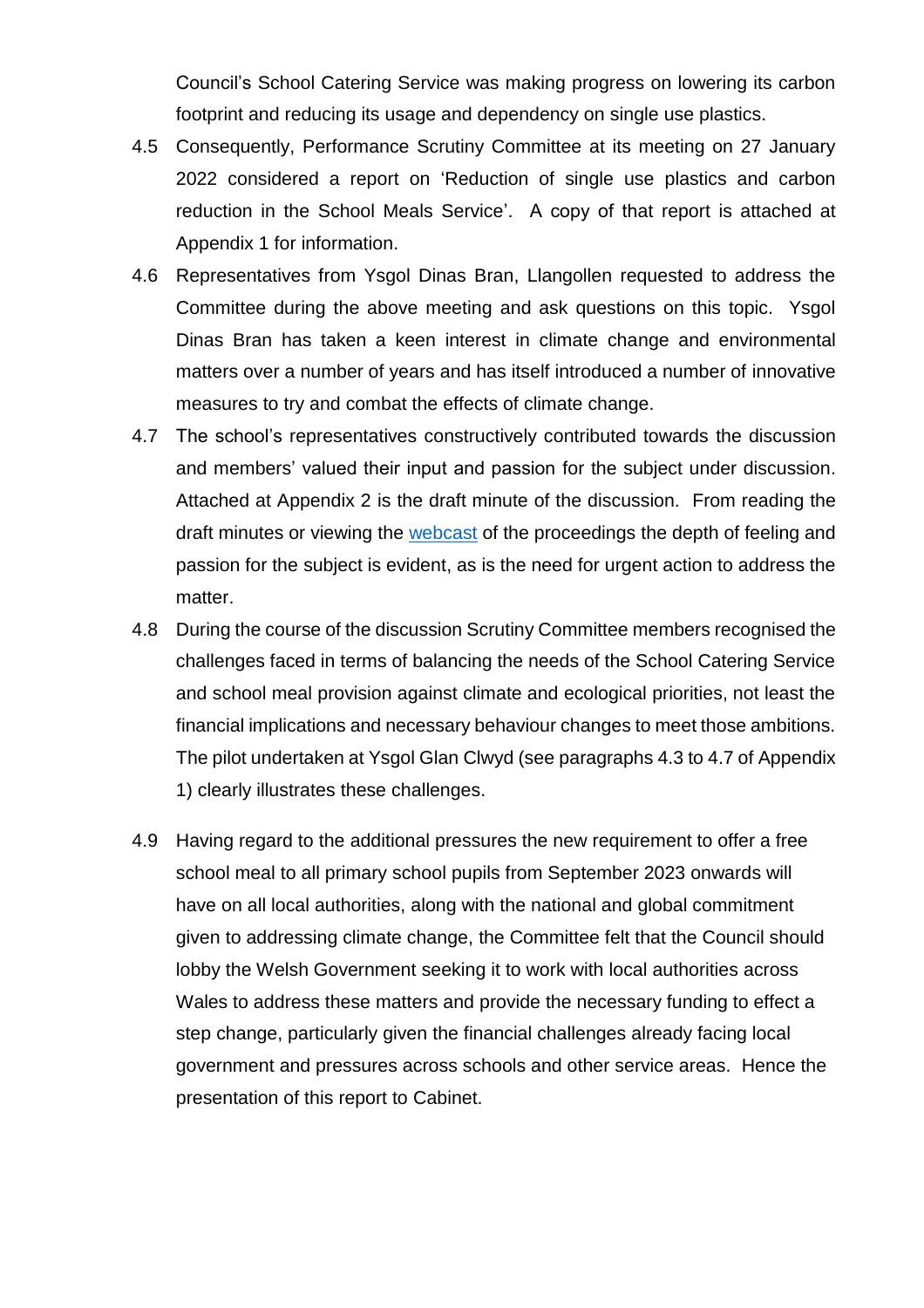## **5. How does the decision contribute to the Corporate Priorities?**

5.1. The recommendations contained within this report support the delivery of the Council's environment corporate priority. It would also have a positive impact on the Council's ambition to become Net Carbon Zero and Ecologically Positive by 2030.

## **6. What will it cost and how will it affect other services?**

6.1. There are no cost implications associated with the recommendations made in this report. However, the cost and budgetary implications for the Council of ceasing the current practice of selling drinks in schools and implementing other 'environmentally friendly' practices are outlined in the report presented to Performance Scrutiny Committee (see Appendix 1).

## **7. What are the main conclusions of the Well-being Impact Assessment?**

7.1. Not applicable at this stage as this report only seeks Cabinet's support for the principle of a financial and ecological school meals service and to write to WG to seek sufficient funding to help it and other authorities realise this ambition.

## **8. What consultations have been carried out with Scrutiny and others?**

8.1. The recommendations included in this report are the direct result of Performance Scrutiny Committee's discussion and deliberations on the subject of 'Reduction of single use plastics and carbon reduction in the School Meals Service' and the contributions of student representatives from Ysgol Dinas Bran, Llangollen to that discussion.

# **9. Chief Finance Officer Statement**

9.1 The proposed approach to lobby Welsh Government to provide sufficient financial support to local authorities to help them eliminate the use of nonrecyclable goods and facilitate carbon reduction measures in School Catering Services is fully supported. Any additional budget implications for DCC would need to go through the agreed annual budget process.